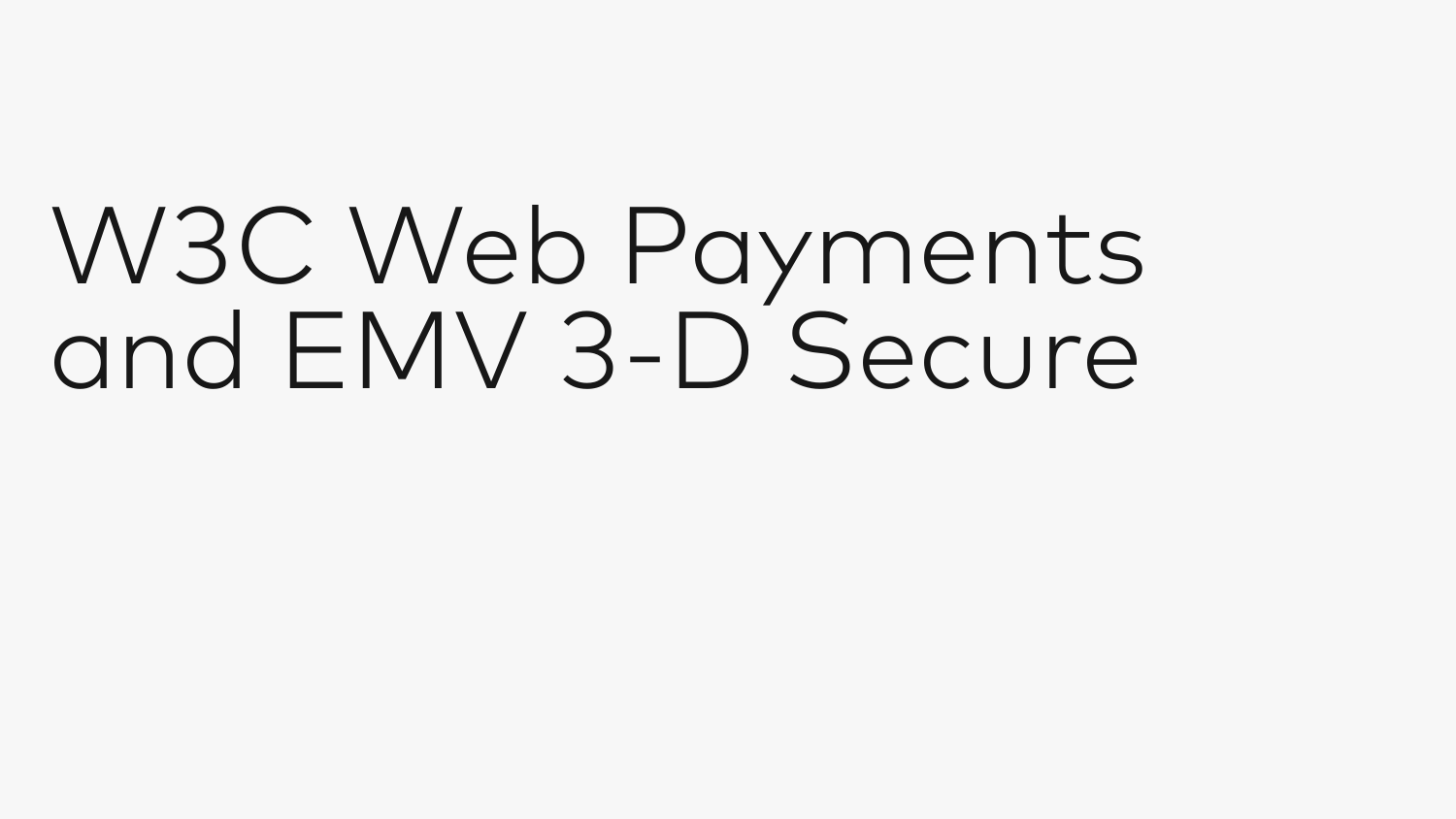# **Goals for 3DS2 in W3C**

EMV 3DS client functionality within W3C Payment API

- •Standardized integration of EMV 3-D Secure (3DS) functions for merchants and processors that use Payment Request APIs
	- –Integrate 3DS client functionality into the Payment Reuqest API flows as an option for merchants
- •Simplify 3DS integrations for merchants and processors that leverage Payment Request API
- •Avoid a disjointed user experience for merchant checkout when using Payment Request API in combination with 3DS
- •Provide better payments experience for all stakeholders
	- –Consumers, Merchants, PSPs, Acquirers, Issuers
	- –Reduced fraud, better user experience, and higher approval rates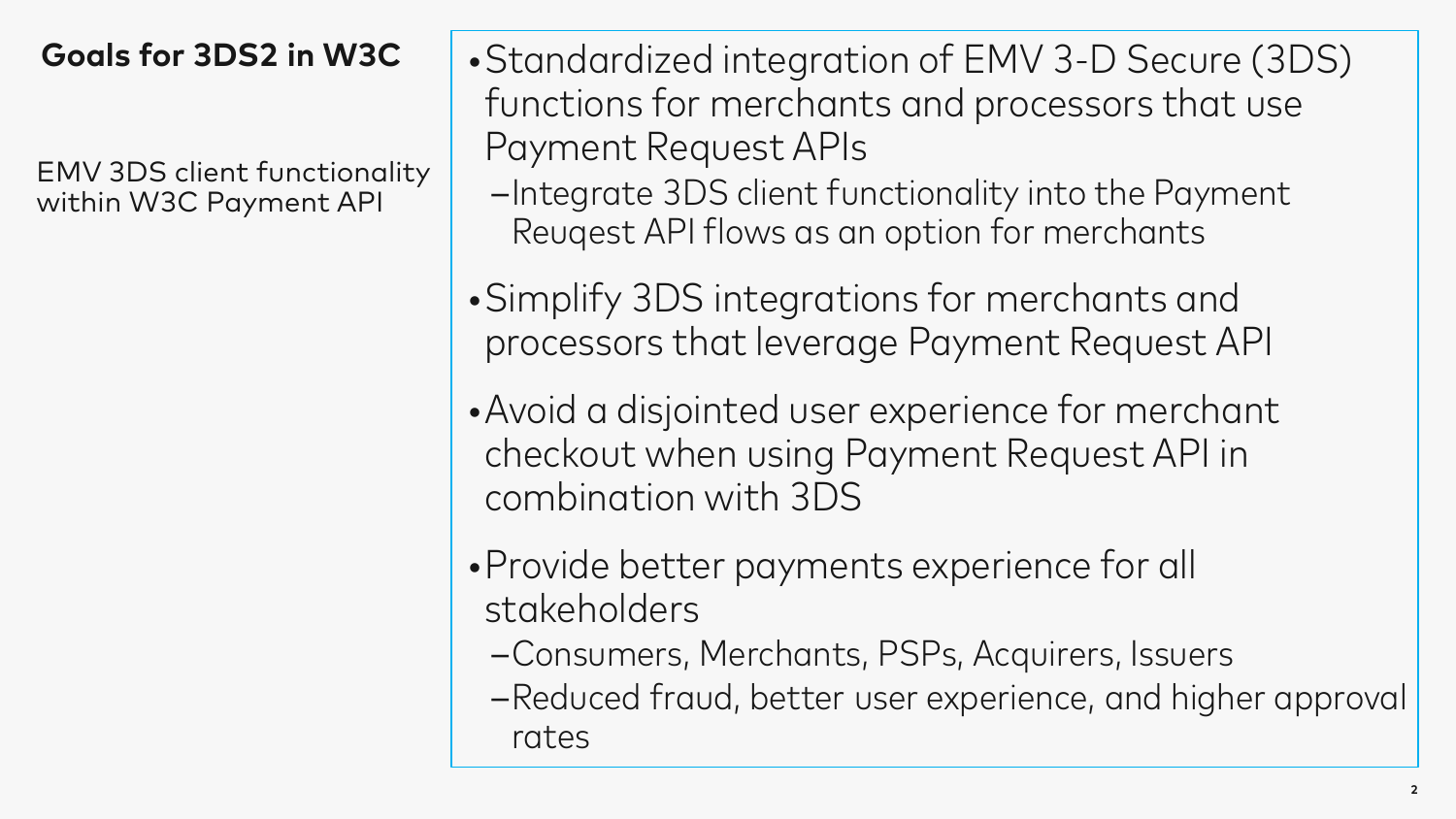### **Some Known Caveats**

- •Merchants must enroll in 3DS through their acquirer or processor (or both)
	- –This means that a merchants or processors must determine if they should use 3DS2or not, not the consumer themselves
- •Merchants have specific data to share in the 3DS Authentication Request and therefore should integrate directly to their Merchant Integrator/3DS Server –Complete via PSP, Acquirer, MI provider, etc.
- •The payment handler should provide the 3DS client functions as designed within the 3DS2 spec
	- –First request to provide data for AReq (frictionless flow) and to execute 3DS Method
	- –Second request to provide challenge UI (if needed for challenge flow)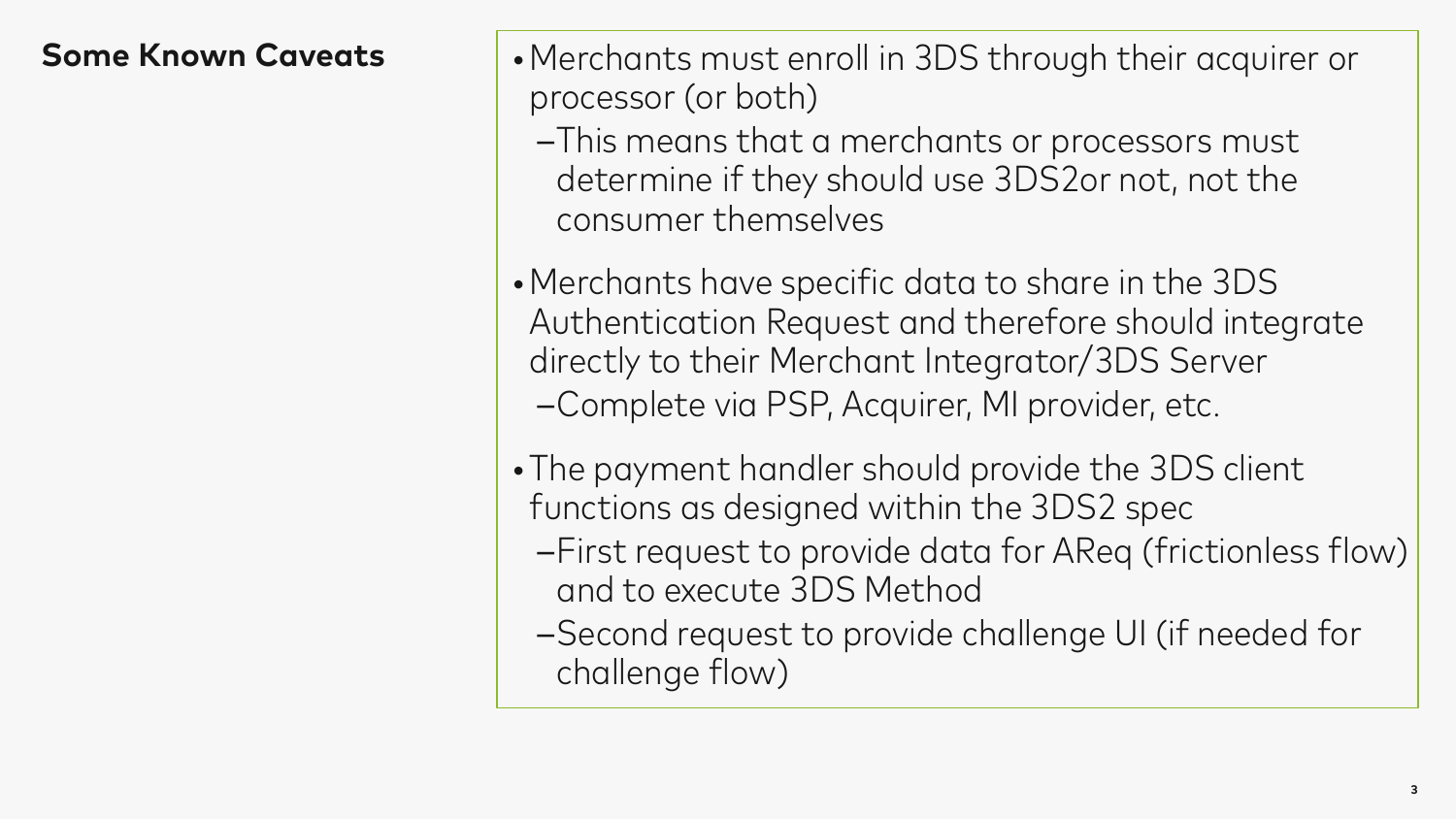# **Payment Apps vs. Embedded Payment**

#### **Embedded Payment**

- Merchants should be able to request 3DS through Payment Request API
	- This would require a new optional 3DS2 data set to be supported

#### **Payment Apps**

Payment Apps may handle 3DS within their own flows, but require data to be passed

- Payment Request API would need to support new optional fields within payment app options from merchant
- 3DS2 Challenge UX handled as part of the Payment App flows

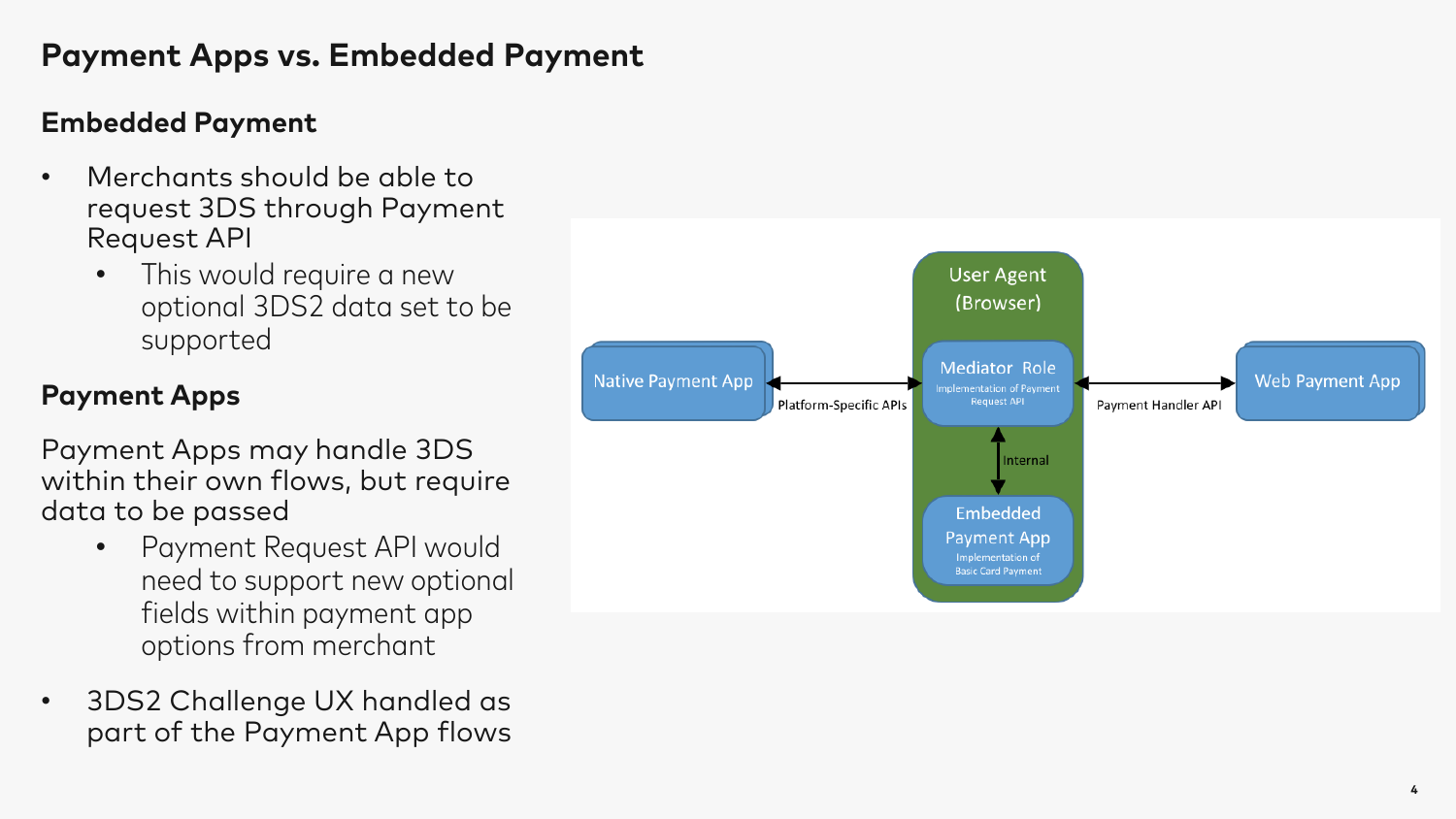## **Embedded Payment – 3DS Browser Based Flows**

- 1) Merchant calls to Payment API, with 3DS2 flag set
	- Includes URL and TXN ID for 3DS Method

2) User selects stored card payment and address through payment handler

2a) Callout to 3DS Method 3) Data returned to Merchant, and passed to back end systems

4) Make 3DS call to 3DS Server (merchant integrated with 3DS Server, PSP, etc.), 3DS Server returns data needed for **Auth \*End If frictionless\***

5) If challenge required, then call to Challenge API to trigger 3DS challenge UI and flows

6) Post results to postback URL and get results from backend

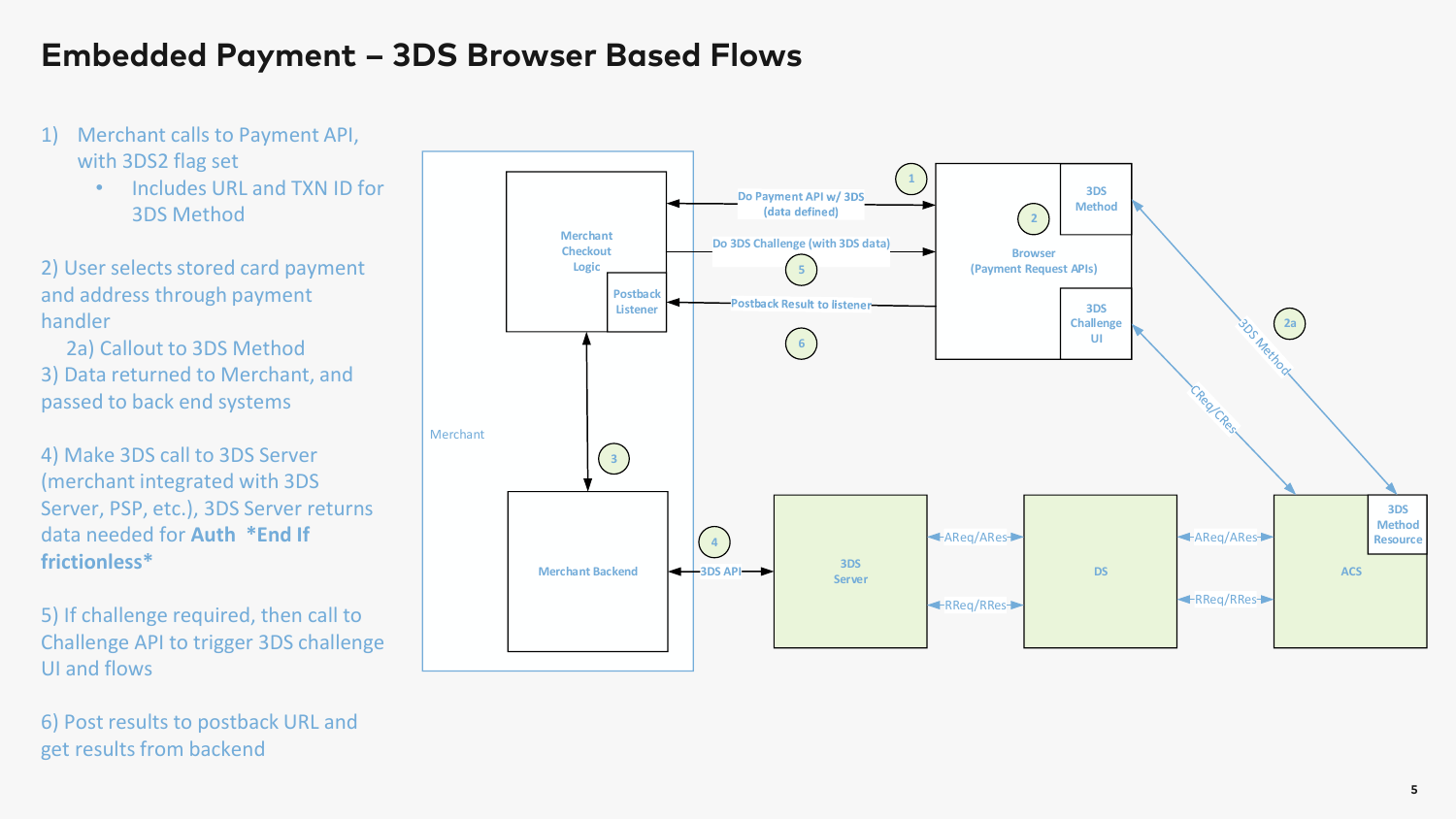Embedded Payment - Frictionless Experience <https://vimeo.com/264986694/bf996bbc41>

Embedded Payment with 3DS Issuer Challenge <https://vimeo.com/264983767/0aef50759d>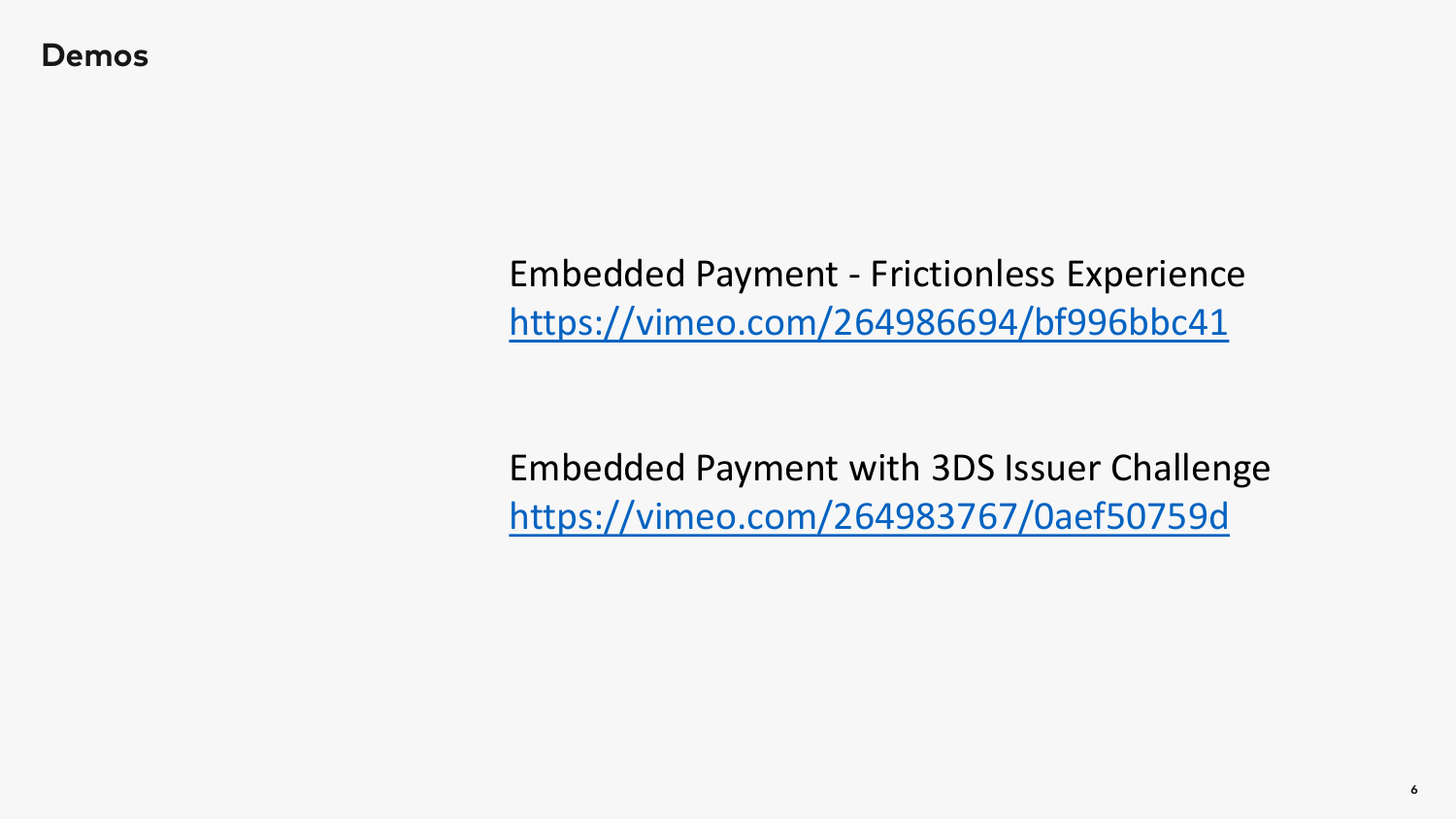# **Payment App – 3DS Browser Based Flows**

**1)** Merchant calls to Payment API, requesting 3DS data with accepted payment methods

**2)** User selects a payment app

**3)** If delegated, 3DS passed and may be executed, returning data for authorization (AV, status, ECI, txn ID, etc.)

> **a.)** Execute Frictionless messaging

**b.)** Execute Challenge (as required)

**4)** Return data

**5)** Post results to URL

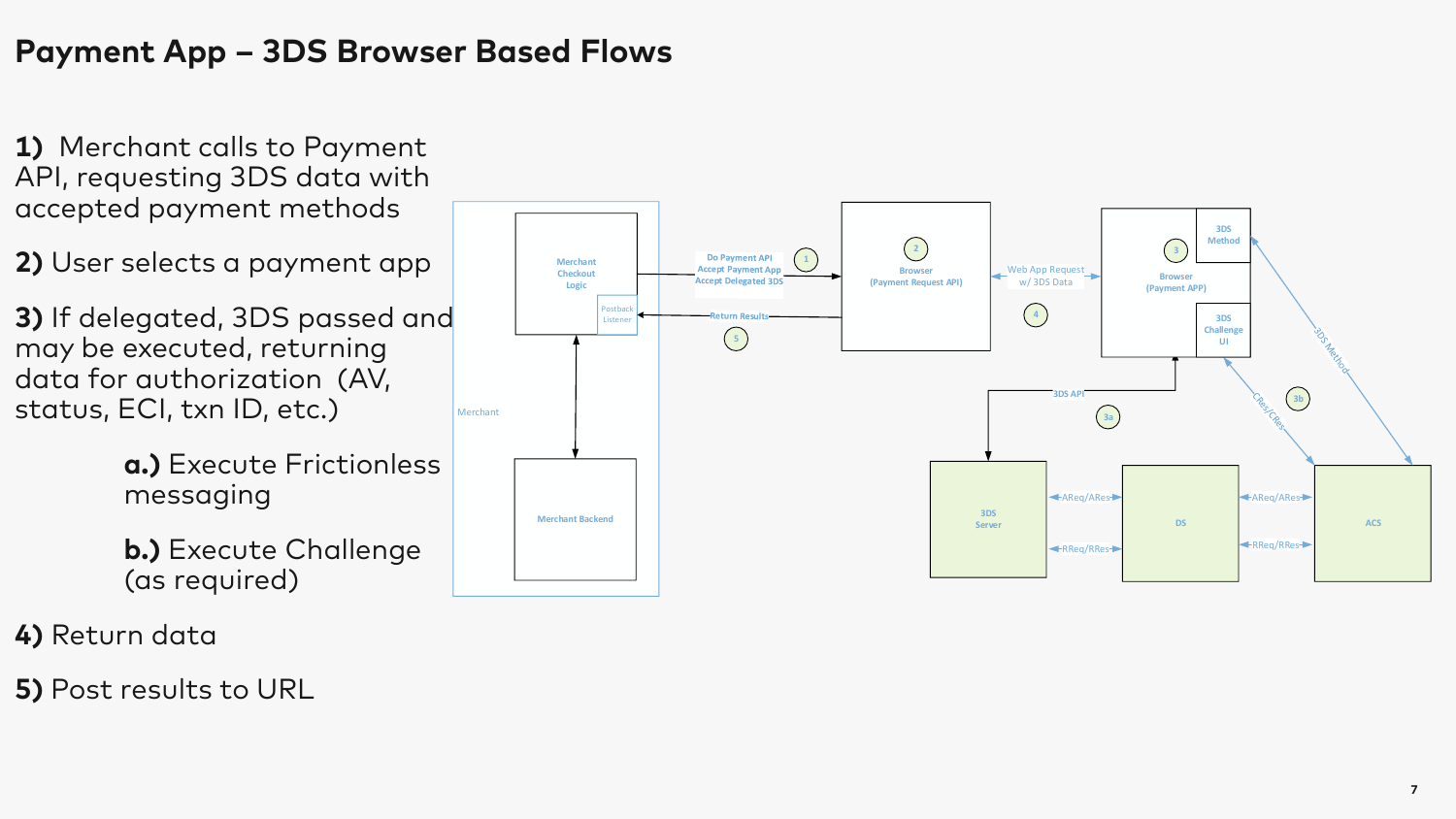**Demos**

# Payment App - Frictionless Experience <https://vimeo.com/264642045/00f1963fa3>

Payment App - 3DS Issuer Challenge <https://vimeo.com/264654981/0e0484b390>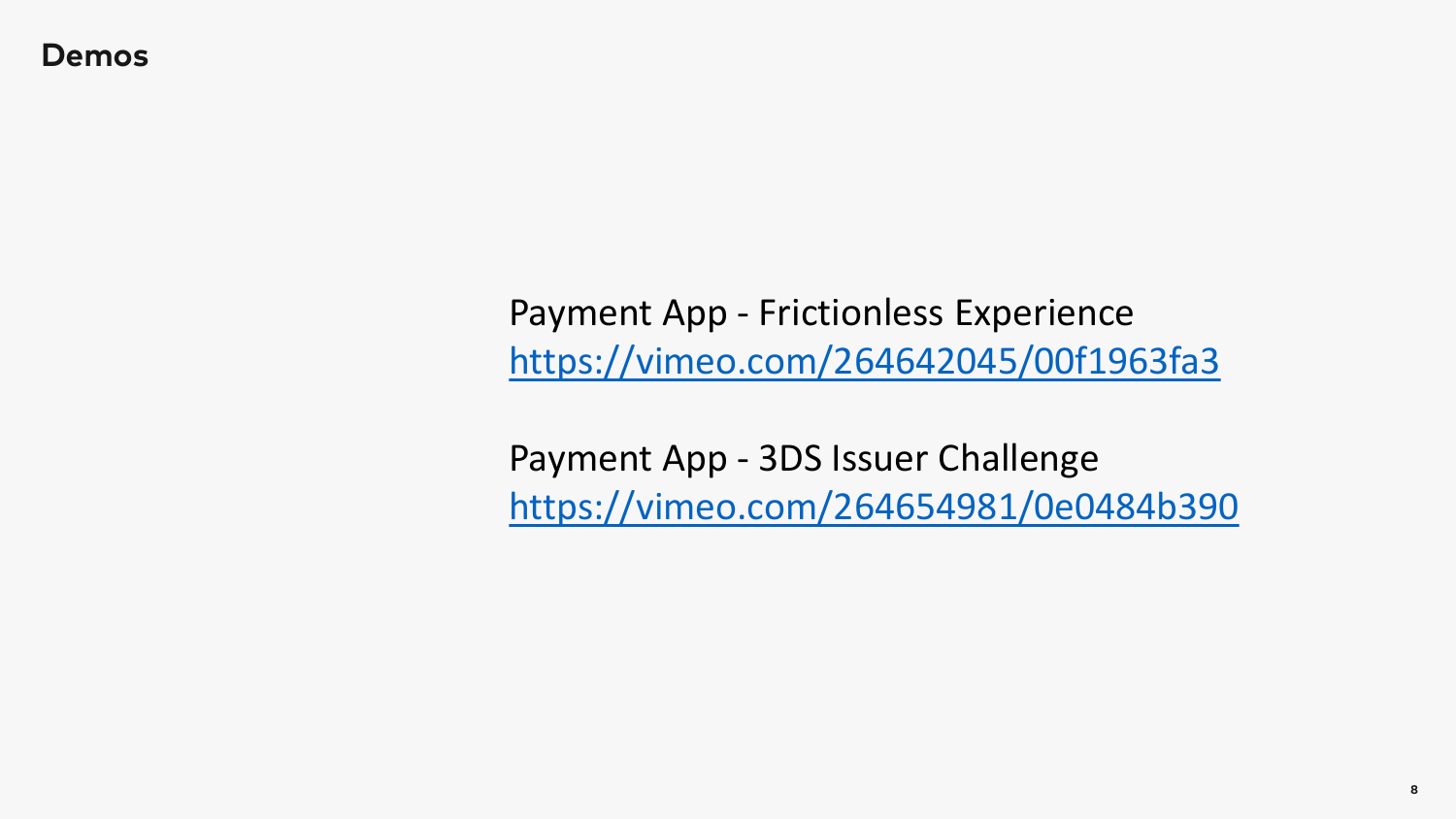### **New Requirements for W3C APIs**

These would need to be added to specifications to accommodate optional 3DS2 data sets and callouts

•3DS options needed in Payment Request API for merchant request

- –Must include data for 3DS Method
	- •ACS 3DS Method URL, Transaction ID
- •New method for calling ACS for Challenge and handling UI (frame) and domain control
	- 3DS2 message handler for call to ACS via CReq/CRes messaging
- •Post back method for the browser to communicate to merchant (TBD)
- •Consider allowing payment request to remain open to allow merchant interaction with UI before completing request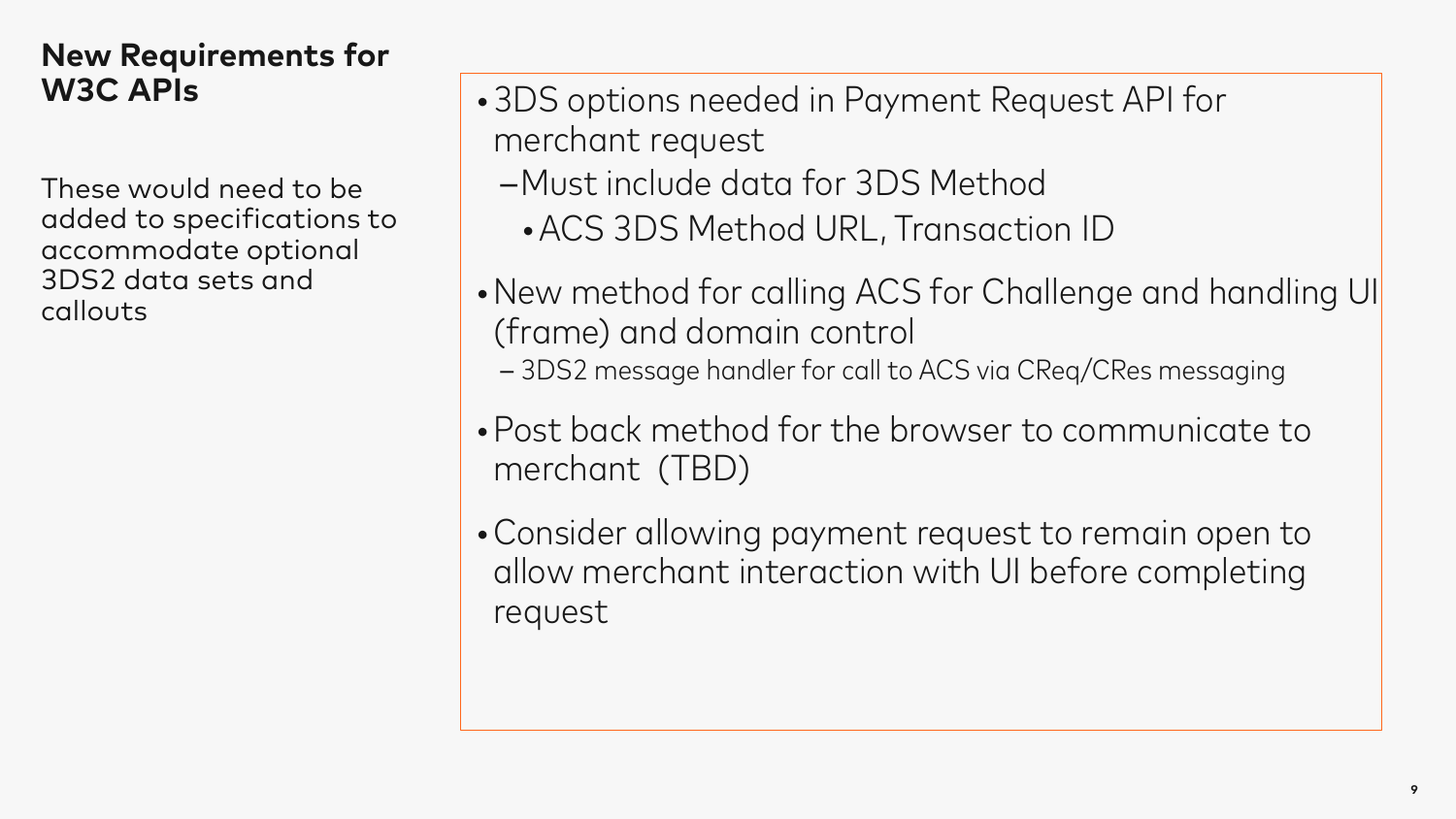#### **Alternate Approach (for technical consideration)**

Native app based flows within browser environments

- Mimic Native App Based 3DS2 challenge flows within browser environment
	- –Standardized data set generated by browser for risk based authentication
		- •Could remove requirement for an additional callout to ACS
	- –Key generation via JOSE standards
		- •Used to protect payload within 3DS challenge messaging
		- May be able to provide new methods within browser
	- –Challenge data exchange with ACS via JSON data, not HTML in IFRAME
		- •UI rendered within browser, leveraging issuer ACS data over 3DS messaging
	- –Could provide a more cohesive experience within Payment Request API UX

# *Note: This would require changes to 3DS specification within EMVCo*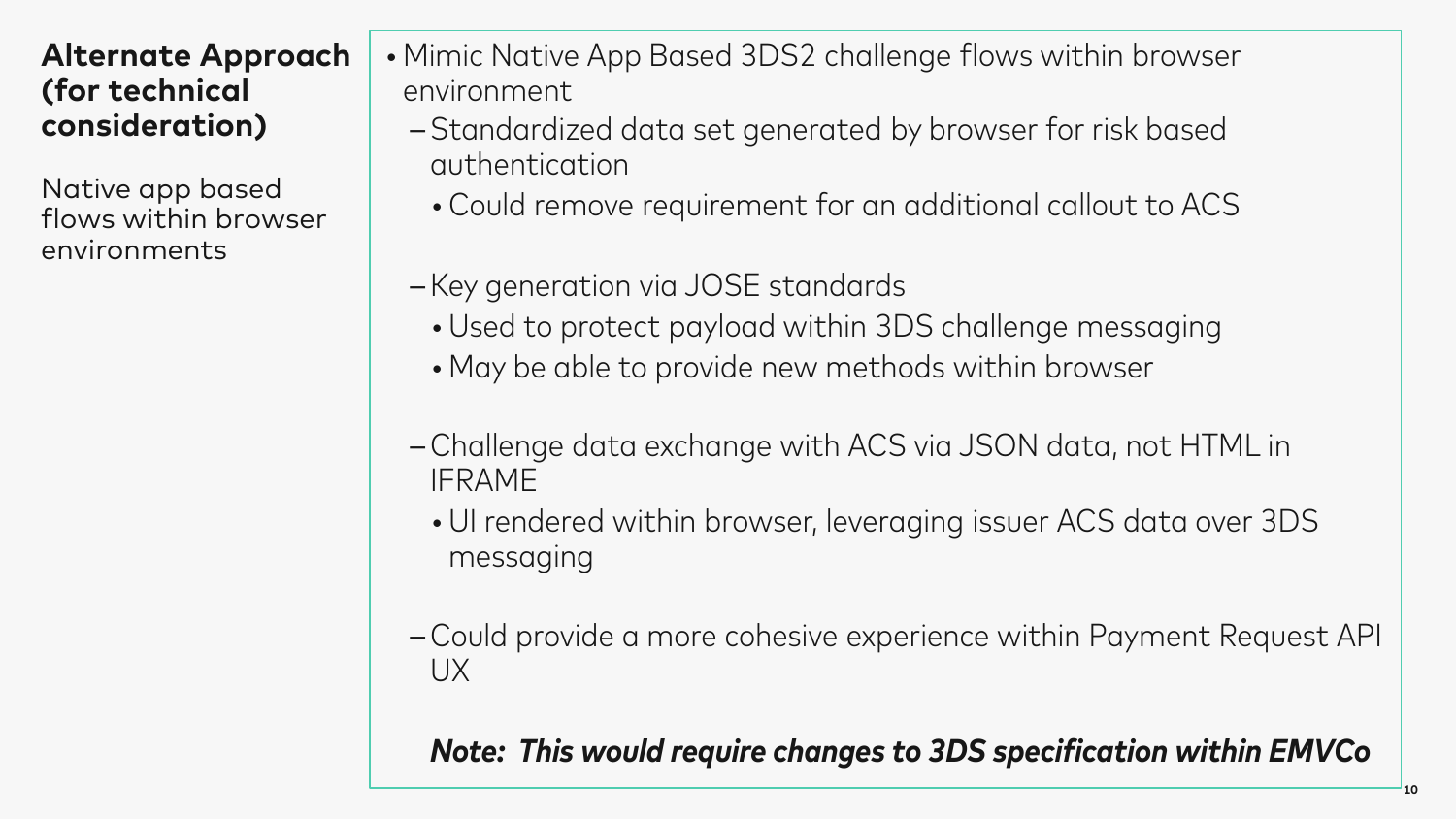Consistent authentication message structure and data across apps and browsers

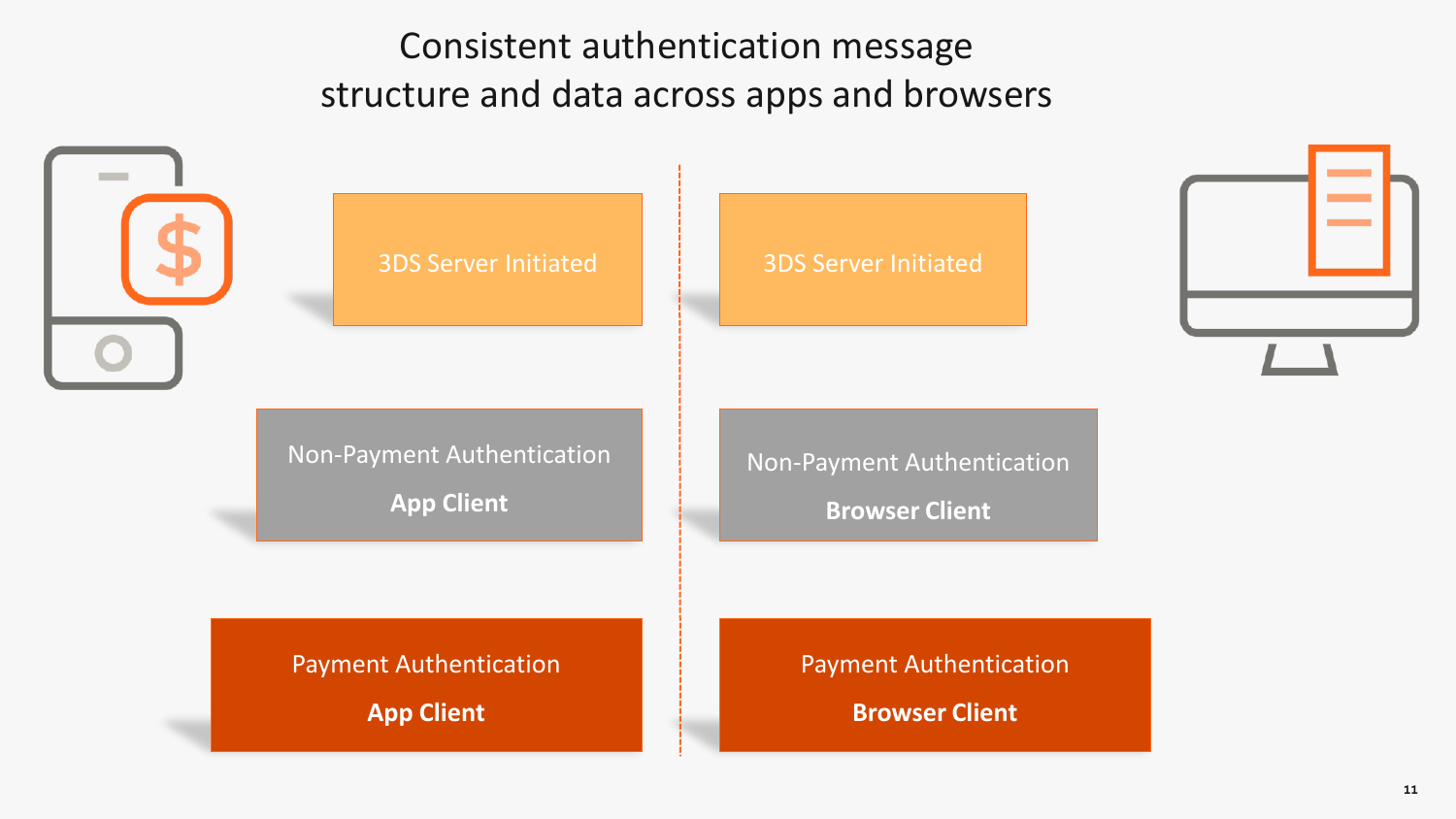#### **EMV 3DS Challenge User Interfaces**

- Consistent look and feel across:
	- $\checkmark$  Device channels
	- $\checkmark$  Payment Systems
	- Authentication Methods
- Specified UI types allow consistency yet still maintain flexibility
- Provides a channel for cardholder to issuer communication within the merchant payment flow
- Allows an issuer to iterate between UIs to complete a cardholder authentication
	- For example, allow a user to select a passcode delivery method, then display the data entry UI to complete the step up